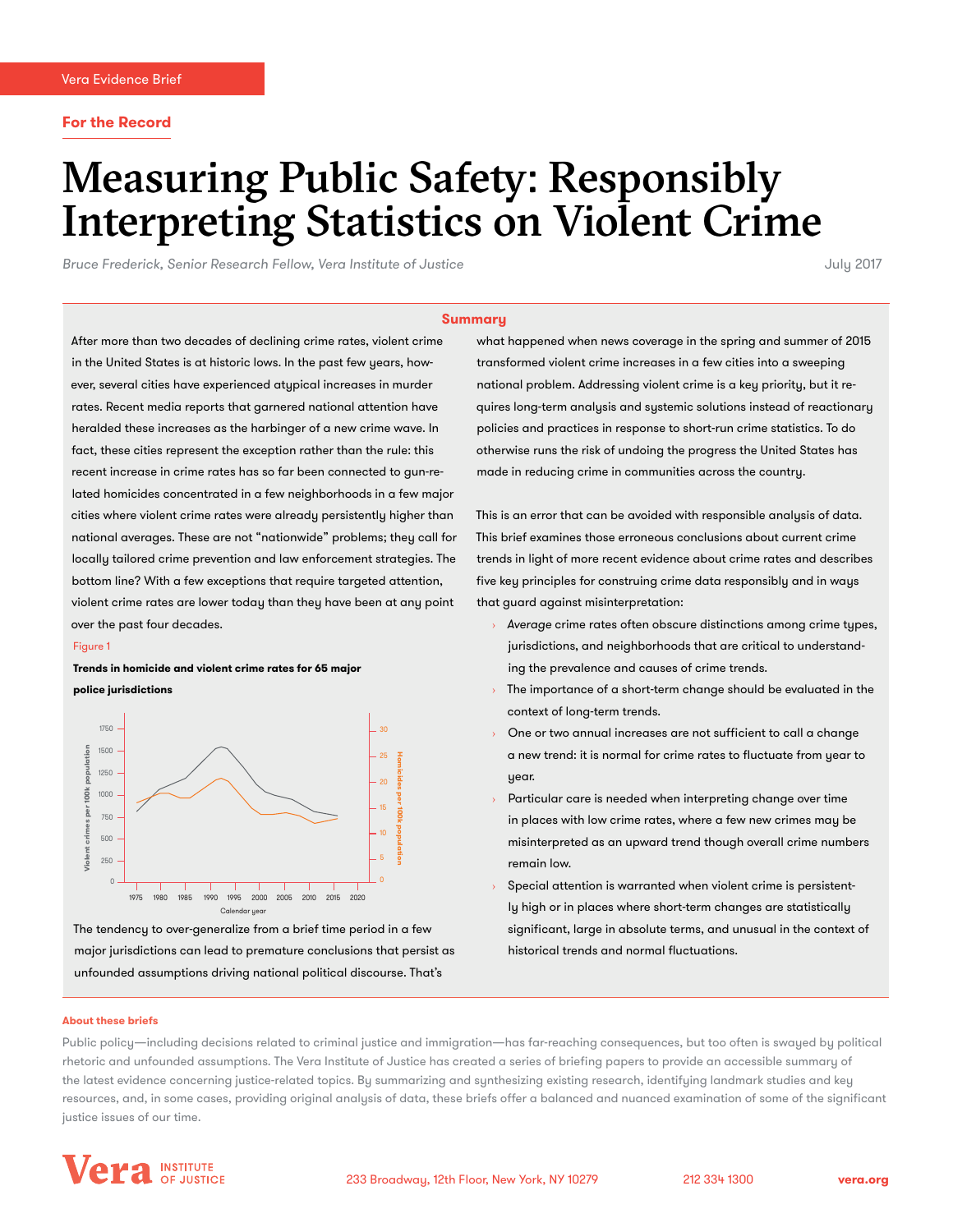### Introduction

In the spring and summer of 2015, several major media outlets reported unexpected increases in homicides and other violent crimes in a handful of U.S. cities. Articles in *The Crime Report, Time, The New York Times, USA Today*, and elsewhere questioned whether the increases might represent the beginning of a new trend toward higher rates of violent crime—which soon became the default assumption.<sup>1</sup> In August 2015, the Major Cities Chiefs Association (MCCA) convened a summit to discuss the issue, after MCCA members "began to identify trends across the nation, requiring a unified and holistic response."<sup>2</sup> But the original suggestions of a nationwide surge in violent crime were premature. Evidence concerning trends in violent crime rates is always evolving, as new information on crime rates is released. So far, though, no evidence suggests that recent increases in

homicide rates in a few major cities foreshadow a sustained trend in those cities or a broad-based national increase in violent crime.3

In fact, several sets of carefully analyzed data have shown that violent crime remains near its lowest point in decades and that fears of a new violent crime wave are unfounded. This brief combines evidence from previously published reports with new analyses conducted by the Vera Institute of Justice (Vera) to provide concrete illustrations of various potential pitfalls in evaluating the importance of short-term changes in crime rates. It also provides guidance on how to interpret crime data and use reported crime as an effective public policy tool and when to be legitimately concerned about increases in violent crime.

### **Updated analyses of crime trends: Definitions and methods**

Vera conducted new trend analyses to provide concrete illustrations of several potential pitfalls when considering crime statistics. Building on a database developed by Gabriel Dance and Tom Meagher for The Marshall Project, Vera added preliminary full-year data for 2016 for 65 of the 68 jurisdictions they analyzed.

The Marshall Project report grouped jurisdictions into four clusters based primarily on violent crime rates.<sup>a</sup> Vera retained that grouping in its analyses:

- Group A (high rates) includes 13 jurisdictions with an average of 1,272 violent crimes per 100,000 residents in 2014.b
- Group B (medium-to-high rates) includes 18 jurisdictions with an

average of 933 violent crimes per 100,000 residents in 2014.<sup>c</sup>

- Group C (medium-to-low rates) includes 29 jurisdictions with an average of 574 violent crimes per 100,000 residents in 2014.d
- $\rightarrow$  Group D (low rates) includes five jurisdictions with an average of 155 violent crimes per 100,000 residents in 2014.<sup>e</sup>

This data set was the source for all of the trend line graphs presented in this brief. The Marshall Project database includes trend data for overall violent crime, homicide, rape, robbery, and aggravated assault, but the associated article only discussed trends in overall violent crime.<sup>f</sup> This brief discusses trends in overall violent crime, homicide, robbery, and aggravated assault.

a Gabriel Dance and Tom Meagher, "Crime in Context," The Marshall Project, August 18, 2016,<https://perma.cc/VU9K-TVJ5>

**b** The group-level crime rates reported here differ slightly from those reported on the Marshall Project website. The rates reported on that website are based on 2015 data for 68 jurisdictions. The rates reported here are average violent crime rates for 65 of those 68 jurisdictions in 2014, which was the base year for Vera's analyses of 2014-2016 changes in violent crime rates. Group A includes Atlanta; Baltimore; Chicago; Cleveland; Detroit; Kansas City, MO; Miami; Newark; Oakland; Orlando; St. Louis; Tampa; and Washington, DC.

 $^\circ$  Group B includes Boston; Buffalo; Charlotte-Mecklenburg, NC; Cincinnati; Dallas; Houston; Indianapolis; Los Angeles; Memphis; Miami-Dade; Milwaukee; Minneapolis; Nashville; New Orleans; New York City; Philadelphia; Portland; and Tulsa.

d Group C includes Albuquerque; Arlington, VA; Aurora, CO; Austin; Baltimore County; Columbus; Denver; El Paso; Fort Worth; Fresno; Jacksonville; Las Vegas; Long Beach; Los Angeles County; Louisville; Mesa, AZ; Oklahoma City; Omaha; Phoenix; Pittsburgh; Raleigh; Sacramento; Salt Lake City; San Antonio; San Diego; San Francisco; San Jose; Seattle; and Tucson.

e Group D includes Honolulu; Montgomery County, MD; Nassau County, NY; Suffolk County, NY; and Virginia Beach.

f The Marshall Project made their full database for 1975-2015 available to the public for download at [https://perma.cc/VB4L-DTC3.](https://perma.cc/VB4L-DTC3) Vera obtained preliminary full-year data for 2016 from a published report from the Major Cities Chiefs Association (MCCA). Data for three of the jurisdictions covered in that report were omitted from the present analyses because of nontrivial discrepancies between the 2015 counts in the MCCA file and the 2015 counts in the Marshall file, for which Vera was unable to locate or produce plausible estimates.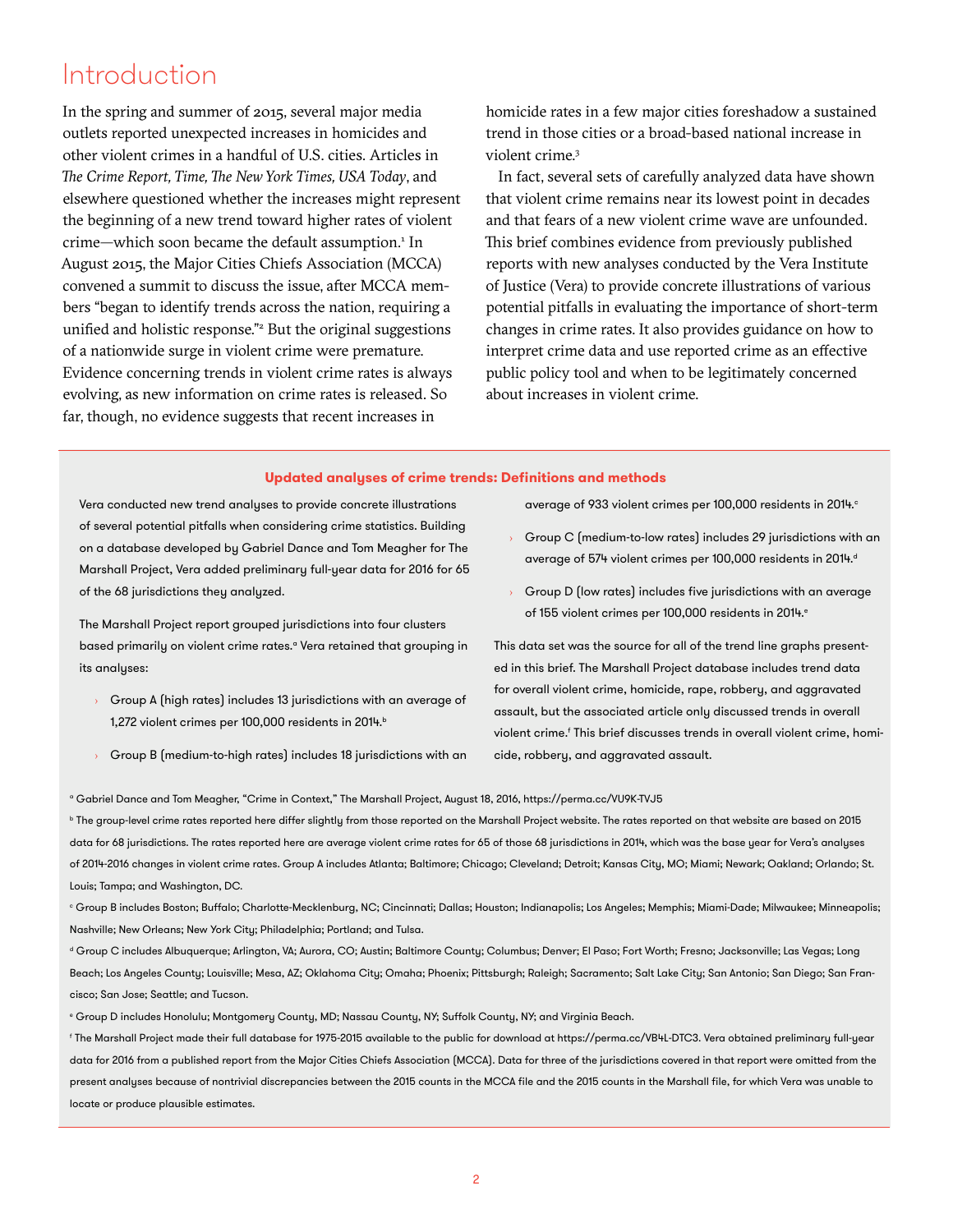## Illustrations based on recent evidence

The recent spike in violent crime was concentrated mostly among homicides in a few major cities where violent crime rates were already persistently high.

Prior analyses of crime trends in major U.S. cities have found that the increases were concentrated in just a handful of the cities studied. An analysis of 25 of the nation's 30 largest cities found that three cities—Baltimore, Chicago, and Washington, DC—accounted for half of the aggregate increase in homicide counts from 2014 to 2015.4 The next year, Chicago alone accounted for over 40 percent of the increase in homicides in a study that included 21 of the 30 largest cities.5 And, in a broader study of 73 cities with populations over 250,000, just six cities—Chicago, Las Vegas, Louisville, Memphis, Phoenix, and San Antonio—accounted for 76 percent of the aggregate rise in homicide counts from 2015 to 2016.6 Though these analyses differ in their details, they suggest the same general conclusion—that a small number of jurisdictions accounts for a majority of the recent increases in homicides.

In Vera's analyses of 65 jurisdictions with populations of 250,000 or greater, its researchers examined trends in violent crime rates from 1975 through 2016 for homicide, robberies, aggravated assaults, and total violent crime. Adopting the grouping developed by Dance and Meagher for The Marshall Project (see "Updated analyses of crime trends: Definitions and methods" on page 2), Vera analyzed each crime type for four different groups of jurisdictions—those with low, medium-to-low, medium-to-high, and high crime rates. (See Figure 2.)7

Across the four crime types and four groups of jurisdictions included in Vera's analysis, the only notable increase in the group-average rates between 2014 and 2016 was for homicides that occurred in the group of jurisdictions that already had the highest pre-existing violent crime rates. Even the average increase for homicides in the high-rate group was only about a 7 percent increase above a previous 40-year low in 2014—and, even with the increase, the rate did not reach the level of the prior low in 1975.

The average rates for robbery, aggravated assault, and overall violent crime all declined between 2014 and 2016 in

### Figure 2

### **Trends in average violent crime rates for 65 major police jurisdictions 1975-2016**













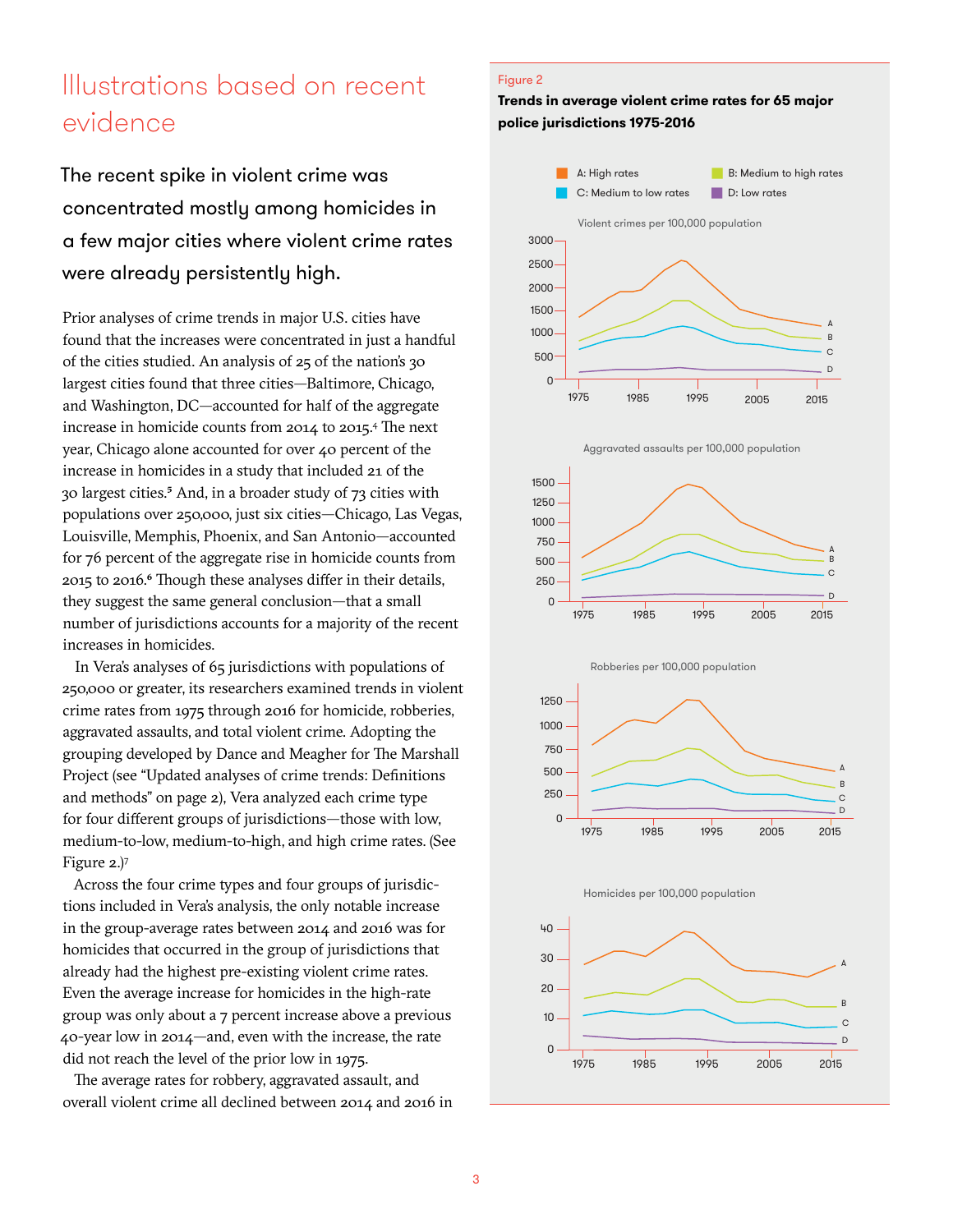all four groups.

These trends in group averages necessarily mask differences in historical trends and recent changes among individual jurisdictions within each group. Analysis of each group included some jurisdictions that experienced increases and some that experienced decreases. For example, homicide rates increased in most (11 out of 13) of the jurisdictions included in the high-rate group. However, increases were smaller and less prevalent in the 15 other combinations of group and crime type described in Figure 2.

### All crime is local

Not only have the recent increases in homicide rates been largely concentrated in a handful of major cities, but homicides have also been concentrated primarily in a relatively small number of locations within those cities.<sup>8</sup> In Chicago, for example, a fifth of the homicides in 2015 occurred in just two of the city's 25 police districts.<sup>9</sup> One nationwide study of the concentration of gun violence identified small neighborhood areas (census tracts with two or more homicides in 2015) that contained only 1.5 percent of the nation's population but accounted for more than a quarter of the gun homicides.<sup>10</sup> The authors mapped gun homicide incidents in 2015 in six large cities: Baltimore, Chicago, New Orleans, New York City, Oakland, and St. Louis. In all six of those cities, gun homicides were concentrated in economically disadvantaged census tracts.<sup>11</sup> Other studies of what has been called "the law of crime concentration" have found that the "micro-places" where crime is concentrated (blocks or street segments) are fairly consistent across time.<sup>12</sup>

### Measuring change

Recent media reports highlighting increases in crime rates tell us little about the nuances behind such changes. This is because different measures of change convey different information about the magnitude of change. *Percentage increase* is relative: It compares the magnitude of an increase to the magnitude of some reference point. As the examples to follow and in Table 1 illustrate, sometimes it is more meaningful to focus on the absolute magnitude of the increase itself, typically measured either as the *absolute increase in count* or the *absolute increase in rate* (adjusted for population).

Reports that focus on identifying cities with the greatest influence on national average statistics may rely on the *absolute increase in counts* (which emphasizes the influence of

### Table 1

**Top 15 among 65 major jurisdictions as ranked by three different measures of change from 2014 to 2016**

| By % increase in raw homicide count                          |            |                             |
|--------------------------------------------------------------|------------|-----------------------------|
| <b>Jurisdiction</b>                                          | 2014 count | % change<br>in 2016         |
| 1-Orlando                                                    | 15         | 466%                        |
| 2-Aurora, CO                                                 | 9          | 144%                        |
| 3-Cleveland                                                  | 63         | 110%                        |
| 4-Louisville                                                 | 56         | 109%                        |
| 5-Albuquerque                                                | 30         | 103%                        |
| <b>6-Salt Lake City</b>                                      | 7          | 100%                        |
| 7-Nassau Co., NY                                             | 6          | 100%                        |
| 8-Nashville                                                  | 42         | 98%                         |
| 9-Denver                                                     | 31         | 87%                         |
| 10-Arlington, TX                                             | 13         | 85%                         |
| 11-Chicago                                                   | 415        | 83%                         |
| 12-Milwaukee                                                 | 86         | 65%                         |
| 13-Wichita                                                   | 21         | 62%                         |
| 14-Kansas City, MO                                           | 79         | 61%                         |
| 15-Tulsa                                                     | 46         | 52%                         |
| By absolute value of increase in count                       |            |                             |
| <b>Jurisdiction</b>                                          | 2014 count | <b>Absolute</b><br>increase |
| 1-Chicago                                                    | 415        | 345                         |
| 2-Baltimore                                                  | 211        | 107                         |
| 3-Orlando                                                    | 15         | 70                          |
| 4-Cleveland                                                  | 63         | 69                          |
| 5-Louisville                                                 | 56         | 61                          |
| 6-Houston                                                    | 242        | 60                          |
| 7-Milwaukee                                                  | 86         | 56                          |
| 8-Dallas                                                     | 116        | 56                          |
| 9-Memphis                                                    | 139        | 51                          |
| 10-Kansas City, MO                                           | 79         | 48                          |
| 11-San Antonio                                               | 103        | 46                          |
| 12-Las Vegas                                                 | 122        | 44                          |
| 13-Nashville                                                 | 42         | 41                          |
| 14-Los Angeles                                               | 260        | $3+$                        |
| 15-Phoenix                                                   | 114        | 32                          |
| By absolute value of increase in rate per 100,000 population |            |                             |
| Jurisdiction                                                 | 2014 count | <b>Absolute</b><br>increase |
| 1-Orlando                                                    | 15         | 25.9 / 100k                 |
| 2-Cleveland                                                  | 63         | 17.8 / 100k                 |
| 3-Baltimore                                                  | 211        | 17.3 / 100k                 |
| 4-Chicago                                                    | 415        | 12.6 / 100k                 |
| 5-Kansas City, MO                                            | 79         | 10.0 / 100k                 |
| 6-St. Louis                                                  | 159        | 9.4 / 100k                  |
| 7-Milwaukee                                                  | 86         | 9.3 / 100k                  |
| 8-Louisville                                                 | 56         | 8.9 / 100k                  |
| 9-Memphis                                                    | 139        | 7.7 / 100k                  |
| 10-Nashville                                                 | 42         | 6.1 / 100k                  |
| 11-Tulsa                                                     | 46         | 5.9 / 100k                  |
| 12-Albuquerque                                               | 30         | 5.5 / 100k                  |
| <b>13-New Orleans</b>                                        | 164        | 5.2 / 100k                  |
| 14-Washington, DC                                            | 105        | 4.1 / 100k                  |
| 15-Dallas                                                    | 116        | 3.8 / 100k                  |

Jurisdictions that appear in all 3 lists are displayed in orange. Those that appear in

4 2 lists are displayed in blue. Those that appear in only 1 list are displayed in **gray.**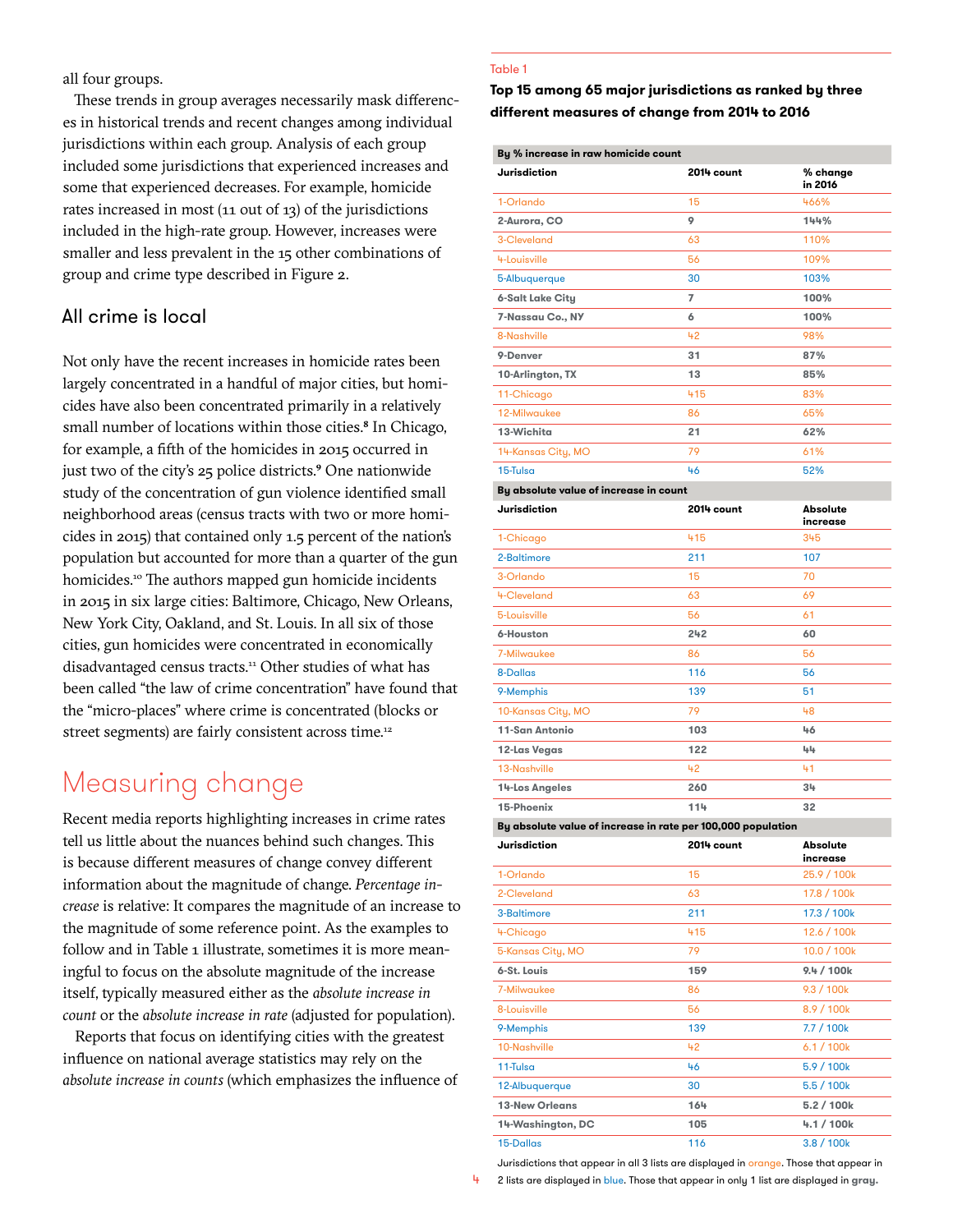cities like Chicago and Baltimore that have large numbers of violent crimes), whereas other analyses that focus on identifying cities with the sharpest increases may rely on *percentage increase in counts or rates.* Table 1 illustrates how much difference the choice of measure can make in ranking jurisdictions by the size of an increase.

For example: Baltimore ranks second with respect to absolute increase in the raw homicide count. It ranks third with respect to the absolute increase in rate per 100,000 people. However, it does not appear at all among the top 15 cities with respect to percentage change in the raw homicide count.

Of the 26 jurisdictions ranked in the top 15 for one or more of these measures, only seven appear on all three lists, and only another five appear on two of the lists. More than half (14) are ranked among the top 15 for only one of the three measures.

Percentage changes in homicide rates can be especially volatile, because they are frequently based on small numbers of incidents. For example, Salt Lake City experienced a 14 percent increase in homicides from 2014 to 2015, followed by a 75 percent increase from 2015 to 2016, for a net increase of 100 percent—resulting from seven homicides in 2014, eight in 2015, and 14 in 2016. Likewise, Baltimore, San Diego, and Tulsa each experienced a net increase in the homicide rate of slightly greater than 50 percent from 2014 to 2016. However, as shown in Figure 3, the actual importance of a 50 percent increase depends on what it is being compared to: what statisticians call the base rate.

For San Diego, a 50 percent increase in the homicide rate represented an increase of about one homicide per 100,000 residents, and the resulting rate was both extremely low

#### Figure 3

### **Homicide rate per 100K for three cities with 50% increase from 2014 to 2016**



in absolute terms and near the 40-year low for the city. For Tulsa, a 50 percent increase on a slightly higher base represented an increase of about five homicides per 100,000 residents, but was still within the normal range of annual fluctuation for Tulsa, where the average rate has been fairly constant for the past 40 years. For Baltimore, however, the 50 percent increase represented an increase of over one hundred in the raw homicide count, an increase of about 18 homicides per 100,000 residents—well outside the typical range of fluctuation for Baltimore—and a resulting homicide rate that was 6 percent above the previous high in 1993.

### Fluctuation is normal

As with any phenomenon, fluctuation over time is normal. So it is with crime rates: they tend to vary within normal ranges from year to year. Figure 4 illustrates some fairly typical year-to-year fluctuations in the context of long-term trends in four cities.

In each case, the pattern of changes from 2014 to 2016 has

### Figure 4

**Year-to-year fluctuation in homicide rates per 100k in four cities with different historical patterns**



occurred before, sometimes in the context of a generally increasing trend, sometimes in the context of a generally decreasing trend, and sometimes during periods of relatively little net change. As can be seen from this figure, it is impossible to predict the future crime rate based on the 2014 to 2016 patterns of change.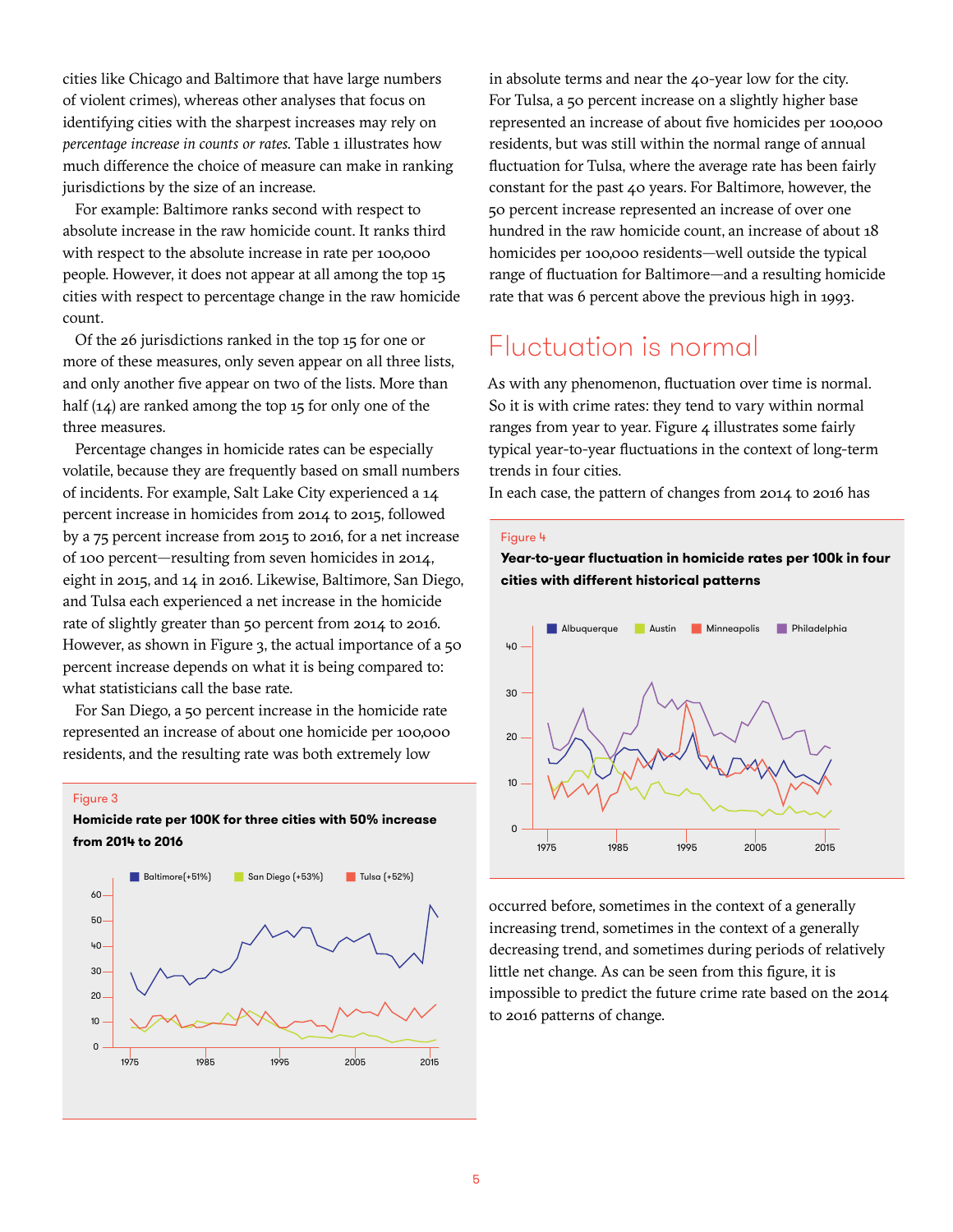### 2015 reaction revisited

The early media reports that highlighted unanticipated increases in crime rates in certain jurisdictions failed to take proper account of the context of longer-term trends, normal year-to-year fluctuations, and the base rates from which percentage change statistics were calculated. These failures have exaggerated how important the observed increases are. For example, as *The Guardian* reported:

"In October 2006, the Police Executive Research Forum released a report warning the country about 'a gathering storm of violent crime that threatens to erode the considerable crime reductions of the past' [and noting that] 'the percentage of violent crime in America had the largest single-year increase in 14 years.' The next year, murders resumed a downward trend."13

Among 10 cities highlighted by the *New York Times* for large increases in homicide counts in the first half of 2015, only four experienced continued increases in 2016.14 (See Figure 5.)

Only three of the cities highlighted in the *Times* article— Baltimore, St. Louis, and Chicago—are among those identified as places experiencing increases in homicide rates that were both large in absolute terms and unusual in the context of historical trends (see Figure 6). The remaining seven ended 2016 at levels that were within their typical ranges of

year-to-year fluctuations and at or near their 40-year lows. A particularly striking example is Washington, DC, where a 44 percent increase from a low base count in 2014 was similar in absolute magnitude to previous increases that had occurred in the midst of a steady decline. The District ended 2016 at a rate (20 per 100,000 residents) that was slightly below the level in 1976 (27 per 100,000), less than a quarter of the peak rate in 1991 (81 per 100,000), and only slightly higher than a new 40-year low in 2012 (14 per 100,000).

### When does an increase in violent crime represent a meaningful change?

A few jurisdictions—representing 2.8 percent of the total U.S. population—have recently experienced large increases in homicide rates that were clearly unusual in the context of historical trends and normal fluctuations. Figure 6 highlights seven examples from among the 65 major jurisdictions analyzed by Vera. Baltimore and St. Louis, in particular, experienced sharp increases starting from levels that were already high relative to other cities. In St. Louis, the homicide rate per 100,000 residents spiked from 38 in 2013 to more than 60 in 2016. In Baltimore, the rate spiked from  $34$  in 2014 to a new 40-year high of  $55$  in 2015, before declining slightly to 51 in 2016. The highly publicized spike in Chicago was more moderate in terms of rate per 100,000

Figure 5



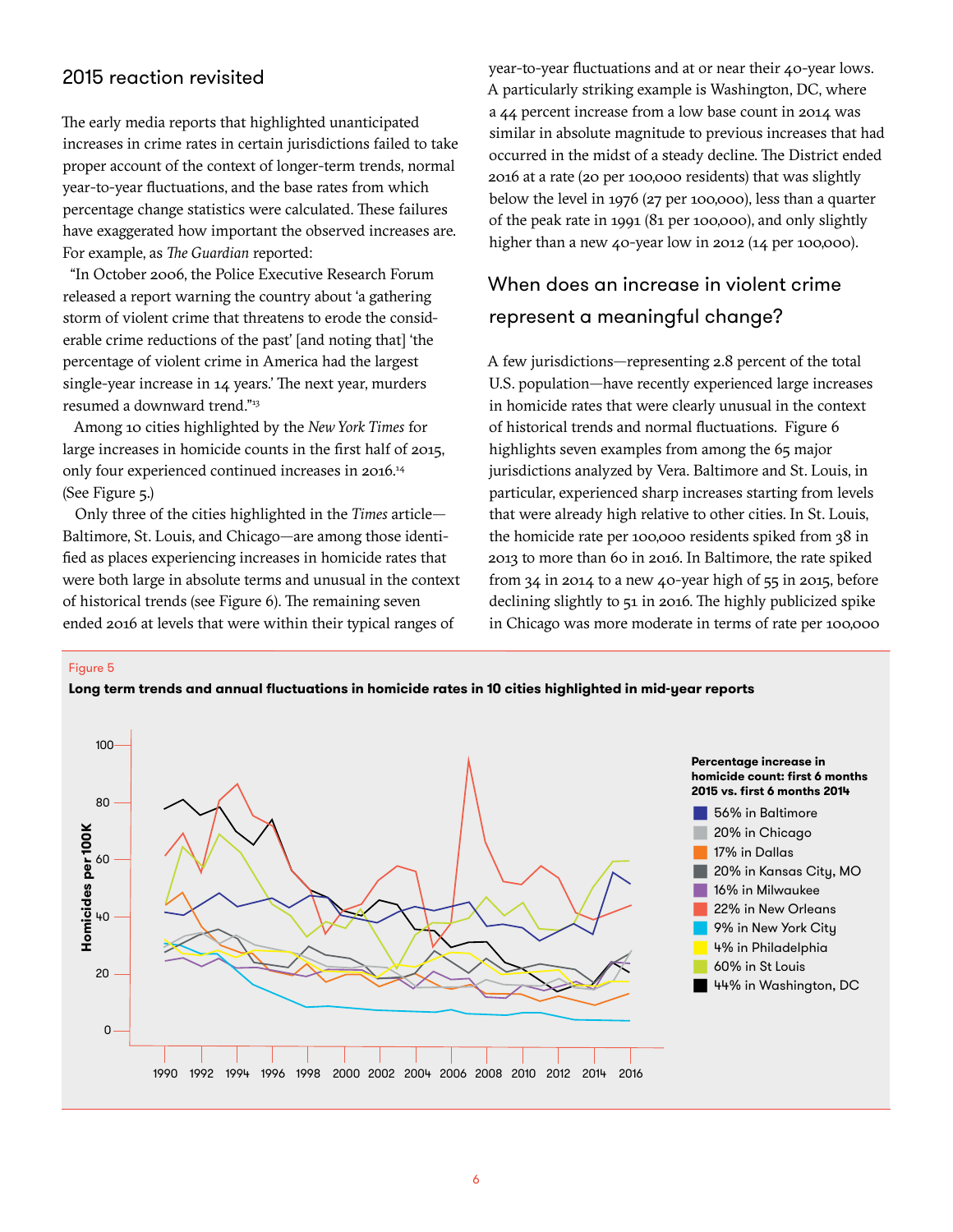### Figure 6

**An illustrative selection of cities with recent increases in homicides per 100K that were large in absolute terms and unusual in the context of historical trends**



residents, but extremely large in terms of absolute numbers of homicides.

Jurisdictions experiencing short-term increases in crime rates that are statistically significant, large in absolute terms, and unusual in the context of historical trends and normal

fluctuations warrant special consideration. This is true regardless of whether such an increase turns out to be the beginning of a sustained upward trend or just a temporary spike.

### **More graphs of trends in violent crime**

Several organizations have analyzed trends in violent crime, and their slightly differing methodologies result in some variance in lists of cities that warrant special attention. No matter the methods, the outcome is essentially the same: the list is short and in no case do the analyses suggest there is a new national crime wave. See below:

- A report from the [Brennan Center for Justice](https://www.brennancenter.org/sites/default/files/publications/Crime%20Trends%201990-2016.pdf) analyzes trends in violent crime from 1990 through 2016 for the 30 largest U.S. cities. An appendix displays trends in overall crime rate, violent crime rate, and homicide rate for each of the cities.
- › A website maintained by *[The Economist](https://www.economist.com/blogs/graphicdetail/2017/02/daily-chart-3)* provides trends in murder rates per 100,000 from 1980 through 2016 for the 50 cities with the most murders. The cities are grouped into four categories: low and stable (13 cities); low and ris-

ing (15 cities); high and stable (nine cities); and high and rising (13 cities). Users can view the average trend for the 50-city aggregate, the average trend for any of the four groups, or the trend for any of the specific cities.

A website maintained by [The Marshall Project](https://www.themarshallproject.org/2016/08/18/crime-in-context#.n8cSgcX1M) presents detailed analyses and discussion of long-term trends in total violent crime rates from 1975 through 2015 for 68 police jurisdictions serving populations of 250,000 or greater. In addition, an interactive graphic display enables users to examine the trend up through 2015 for any user-selected starting year (1975-2014); any of five crime types (homicide, rape, robbery, aggravated assault, or total violent crime); measure (raw count or rate per 100,000 population); and jurisdiction (any one of the 68 police jurisdictions).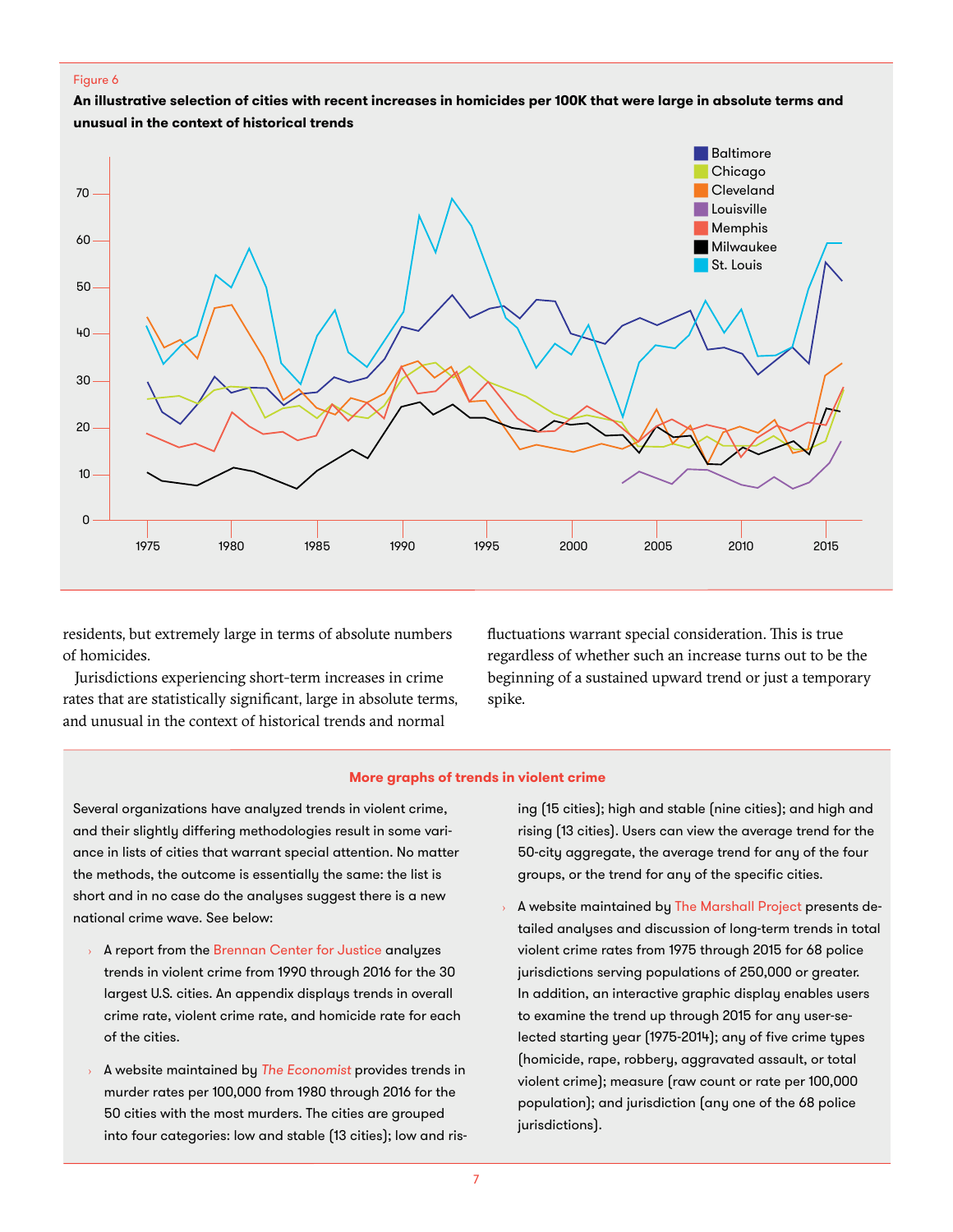# Conclusion

Overgeneralization from partial-year data on homicides in a small sample of major U.S. cities led to premature conclusions being drawn about a nationwide reversal of the general decline in violent crime. Today, with the benefit of hindsight and more robust statistical analysis, it is clear that the media reports were unfounded. Vera's analysis shows that the United States is in a national period of low crime rates. This is not a cause for complacency; some of our communities are experiencing significant increases in violent crime. However, it is important to note that these crimes are extremely localized—specific to particular times and places and crime types. This extremely localized concentration of violent crime raises the possibility of locally unique causes and a need for

locally tailored remedies. Accurately interpreting the crime rate statistics gives policymakers the information they need to allocate resources in targeted ways to identifiable problems in those communities affected.

There is considerable disagreement among criminologists as to what factors have contributed most to the dramatic decline in crime rates over the past quarter century but, in most localities, reforms in criminal justice policy and practice have been accompanied by positive results. Absent any evidence of a new "crime wave" trend, making aggressive changes in crime control strategies—or reverting back to failed "tough on crime" policies—risks undoing those results.

### **Descurses**

**Bialik, Carl.** "Scare Headlines Exaggerated the U.S. Crime Wave." FiveThirtyEight, September 11, 2015. [https://perma.cc/6TA4-E26F.](https://perma.cc/6TA4-E26F)

**Dance, Gabriel and Tom Meagher.** "Crime in Context." The Marshall Project, August 18, 2016. [https://perma.cc/VU9K-TVJ5.](https://perma.cc/VU9K-TVJ5)

**Friedman, Matthew, Ames C. Grawert, and James Cullen.** Crime Trends: 1990-2016. New York: Brennan Center for Justice, 2017. [https://perma.cc/9ZMG-R3XA.](https://perma.cc/9ZMG-R3XA)

**Gramlich, John.** "Voter's perceptions of crime continue to conflict with reality." Pew Research Center, November 16, 2016. [https://perma.cc/BWF5-TJ8R.](https://perma.cc/BWF5-TJ8R)

**Kapustin, Max, Jens Ludwig, Marc Punkay, Kimberley Smith, Lauren Speigel, and David Welgus.** Gun Violence in Chicago, 2016. Chicago: University of Chicago Crime Lab, January 2017.

**"Murder rates in 50 American cities."** *The Economist*, February 7, 2017. [http://www.economist.com/blogs/graphicdetail/2017/02/daily](http://www.economist.com/blogs/graphicdetail/2017/02/daily-chart-3)-chart-3.

**Park, Haeyoun and Josh Katz.** "Murder Rates Rose in a Quarter of the Nation's 100 Largest Cities." *New York Times*, September 9, 2016. [https://www.nytimes.com/interactive/2016/09/08/us/us-murder-rates.html?\\_r=0.](https://www.nytimes.com/interactive/2016/09/08/us/us-murder-rates.html?_r=0.)

**"Uniform Crime Reporting Statistics."** U.S. Department of Justice, Federal Bureau of Investigation. <https://www.ucrdatatool.gov>/.

Weisburd, David. "The Law of Crime Concentration and the Criminology of Place." Criminology 53, no. 2 (2015), 133-157.

**Williams, Timothy.** "Whether Crime is Up or Down Depends on the Data Being Used." *New York Times*, September 27, 2016. [https://www.nytimes.com/2016/09/28/us/murder-rate-cities.html.](https://www.nytimes.com/2016/09/28/us/murder-rate-cities.html)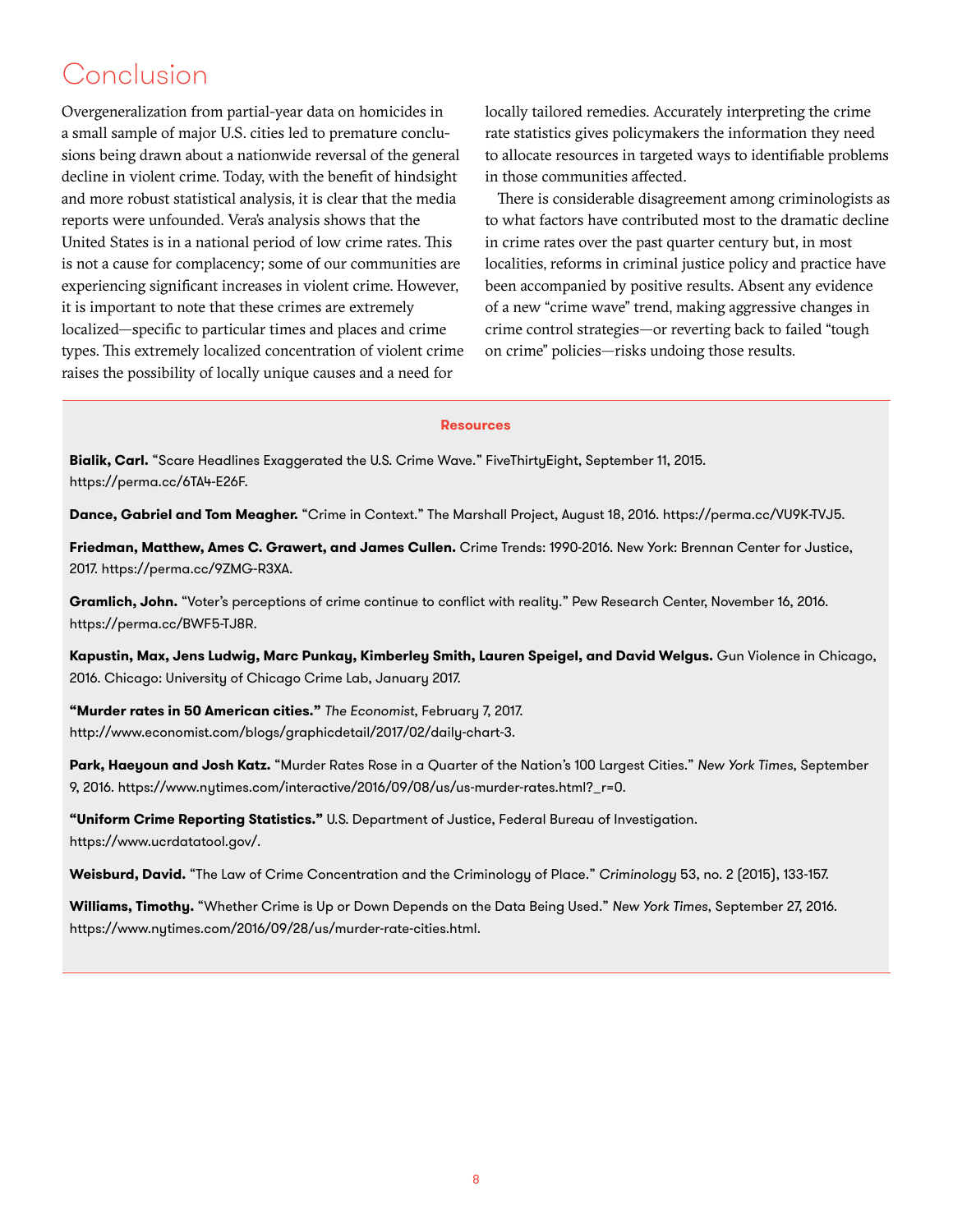#### **Endnotes**

- See, e.g. Tanya Basu, "Homicides are Spiking This Year after Falling for Decades," *Time*, August 4, 2015, [https://perma.cc/6FW4-5GNJ;](https://perma.cc/6FW4-5GNJ) Mariano Castillo, "Is a new crime wave on the horizon?" *CNN*, June 4, 2015, [https://perma.cc/TQ2G-NTMG;](https://perma.cc/TQ2G-NTMG) Monica Davey and Mitch Smith,
- "Murder Rates Rising Sharply in Many U.S. Cities," *New York Times*, August 31, 2015, [https://www.nytimes.com/2015/09/01/us/murder](https://www.nytimes.com/2015/09/01/us/murder-rates-rising-sharply-in-many-us-cities.html?_r=0)[rates-rising-sharply-in-many-us-cities.html?\\_r=0](https://www.nytimes.com/2015/09/01/us/murder-rates-rising-sharply-in-many-us-cities.html?_r=0); Gary Gately, "Why is Violent Crime Surging in Many Cities?" *The Crime Report*, July 13, 2015, [https://perma.cc/QCG8-AP9G;](https://perma.cc/QCG8-AP9G) Ashley Gold, "Why has the murder rate in some US cities suddenly spiked?" BBC News, June 5, 2015, [https://perma.cc/Y4RE-YJC7;](https://perma.cc/Y4RE-YJC7) Martin Kaste, "Nationwide Crime Spike Has Law Enforcement Retooling Its Approach," *NPR*, July 1, 2015,<http://www.npr.org/2015/07/01/418555852/nationwide>crime-spike-has-law-enforcement-retooling-their-approach; and Aamer Madhani, "Several big U.S. cities see homicide rates surge," *USA Today*, July 9, 2015, <https://perma.cc/X6BC-FAYL>. For debate over the most plausible explanations for this supposed nationwide surge in violent crime, see Matthew Friedman, Ames C. Grawert, and James Cullen, *Crime Trends: 1990-2016* (New York: Brennan Center for Justice, 2017),
- [https://perma.cc/9ZMG-R3XA;](https://perma.cc/9ZMG-R3XA) Stephen L. Morgan and Joel A. Pally, *Ferguson, Gray, and Davis: An Analysis of Recorded Crime Incidents and Arrests in Baltimore City, March 2010 through December 2015* (Baltimore, MD: Johns Hopkins University, 2016), [https://perma.cc/FEL2-YGHP;](https://perma.cc/FEL2-YGHP) Haeyoun Park and Josh Katz,
- "Murder Rates Rose in a Quarter of the Nation's 100 Largest Cities," *New York Times*, September 9, 2016, [https://www.nytimes.com/](https://www.nytimes.com/interactive/2016/09/08/us/us-murder-rates.html?_r=0) [interactive/2016/09/08/us/us-murder-rates.html?\\_r=0](https://www.nytimes.com/interactive/2016/09/08/us/us-murder-rates.html?_r=0); and Richard Rosenfeld, *Documenting and Explaining the 2015 Homicide Rise: Research Directions* (Washington, DC: National Institute of Justice, 2016), [https://perma.cc/ZX34-UVLW.](https://perma.cc/ZX34-UVLW)
- 2 Major Cities Chiefs Association (MCCA), *National Summit on Violence in America: Findings and Recommendations* (Washington, DC: MCCA, 2015), 1,<https://perma.cc/AJ7H-Q5TE>.
- 3 Matthew Friedman, Ames C. Grawert, and James Cullen, *Crime Trends: 1990-2016* (2017).
- 4 Ames Grawert and James Cullen, *Crime in 2015: A Final Analysis* (New York: Brennan Center for Justice, 2016), h[ttps://perma.](https://perma.cc/948F-PLTY) [cc/948F-PLTY.](https://perma.cc/948F-PLTY)
- 5 Matthew Friedman, Ames Grawert, and James Cullen, *Crime in 2016: Updated Analysis* (New York: Brennan Center for Justice, 2016) [https://perma.cc/QE9A-HQHL.](https://perma.cc/QE9A-HQHL)
- 6 Jeff Asher, "U.S. Cities Experienced Another Big Rise in Murder in 2016," *FiveThirtyEight*, January 9, 2017[, https://perma.cc/M44Z-EAHD](https://perma.cc/M44Z-EAHD).
- 7 Rape was omitted from analyses due to uncertainty concerning which jurisdictions were reporting using the expanded UCR definition and which were still using the legacy definition—and in which years—especially for the 2016 preliminary data collected by MCCA.
- 8 Aliza Aufrichtig, Lois Beckett, Jan Diehm, and Jamiles Lartey, "Want to fix gun violence in America? Go local," *The Guardian*, [https://perma.cc/U5DW-APNT.](https://perma.cc/U5DW-APNT )
- 9 Haeyoun Park and Josh Katz, "Murder Rates Rose in a Quarter of the Nation's 100 Largest Cities," (2016).
- 10 Aufrichtig et al., "Want to fix gun violence in America?" (2017).
- 11 Ibid.
- 12 See David Weisburd, "The Law of Crime Concentration and the Criminology of Place," *Criminology* 53, no. 2 (2015), 133-157; and David Weisburd, Shawn Bushway, Cynthia Lum, and Sue-Ming Yang, "Trajectories of Crime at Places: A longitudinal study of street segments in the city of Seattle," *Criminology* 42, no. 2 (2004), 283- 322.
- 13 Lois Beckett, Aliza Aurfrichtig, and Kenan Davis, "Murders up 10.8% in biggest percentage increase since 1971, FBI data shows," *The Guardian*, September 26, 2016, <https://perma.cc/L4JU-XLHH>.
- $14$  The 10 cities examined are the ones that were highlighted in a 2015 *New York Times* article. See Monica Davey and Mitch Smith, "Murder Rates Rising Sharply in Many U.S. Cities" (2015).